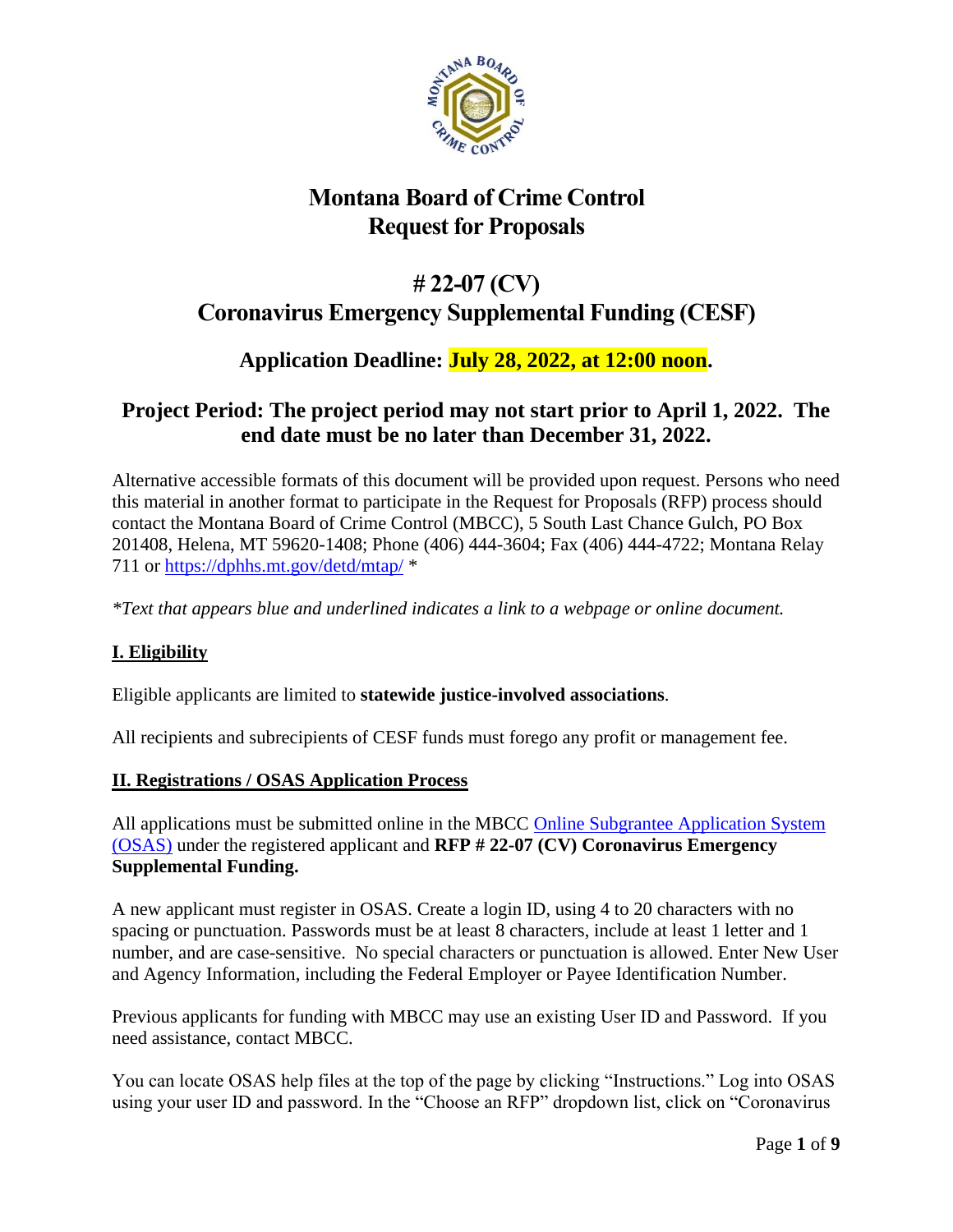Emergency Supplemental Funding." Following the instructions provided, complete all sections in OSAS to create your application and submit to MBCC.

For applicants without internet access, who cannot apply electronically through the OSAS, contact MBCC at (406) 444-3604 or<https://mbcc.mt.gov/>(listing "**RFP # 22-07 (CV)**, Submission Assistance" as the email subject) for approval and submission instructions.

#### **System for Award Management Registration**

Applicants are required to maintain a current registration in the System for Award Management (SAM)**.** Applicants must upload as a part of their application, a copy of a SAM registration showing the organization's "SAM Unique Entity ID". Please note that effective March 31, 2022, the federal government no longer uses or references DUNS numbers in SAM, and your DUNS number will no longer be shown on the SAM registration.

• To register with SAM, go to  $\frac{https://sam.gov/SAM/*}{https://sam.gov/SAM/*}$  or call the Federal Service Desk at 1-866-606-8220. For an example of the required SAM registration Document, please go to:

[http://mbcc.mt.gov/Portals/130/Funding/Forms/General/SAMRegistration.pdf?ver=2020-](http://mbcc.mt.gov/Portals/130/Funding/Forms/General/SAMRegistration.pdf?ver=2020-02-27-111755-650) [02-27-111755-650.](http://mbcc.mt.gov/Portals/130/Funding/Forms/General/SAMRegistration.pdf?ver=2020-02-27-111755-650)

*\*Please note, Internet Explorer no longer supports the SAM website, you must use an alternate browser such as Edge, Firefox, or Chrome to open the link above.*

#### **III. Program-Specific Information**

#### **Overview and Purpose Area(s)**

The Montana Board of Crime Control (MBCC) is soliciting proposals for the Coronavirus Emergency Supplemental Funding (CESF) Program to provide funding to assist city, county and tribal detention centers or jails in preventing, preparing for, and responding to the coronavirus.

Approximately **\$55,679** will be available. MBCC will continue to assess the impact of COVID-19 in Montana to determine funding priorities as the situation progresses.

#### **Permissible Use of Funds**

Funds awarded under the CESF Program must be utilized to **prevent, prepare for, and respond to the coronavirus**. **No other use of funds is permitted.**

Allowable projects include, but are not limited to, overtime, equipment (including personal protective equipment), hiring, supplies (such as gloves, masks, sanitizer), training, travel expenses (particularly related to the distribution of resources to the most impacted areas) , and addressing the medical needs of inmates in city, county and tribal jails and detention facilities.

#### **Project Period**

The project period may not start prior to April 1, 2022. The end date must be no later than December 31, 2022.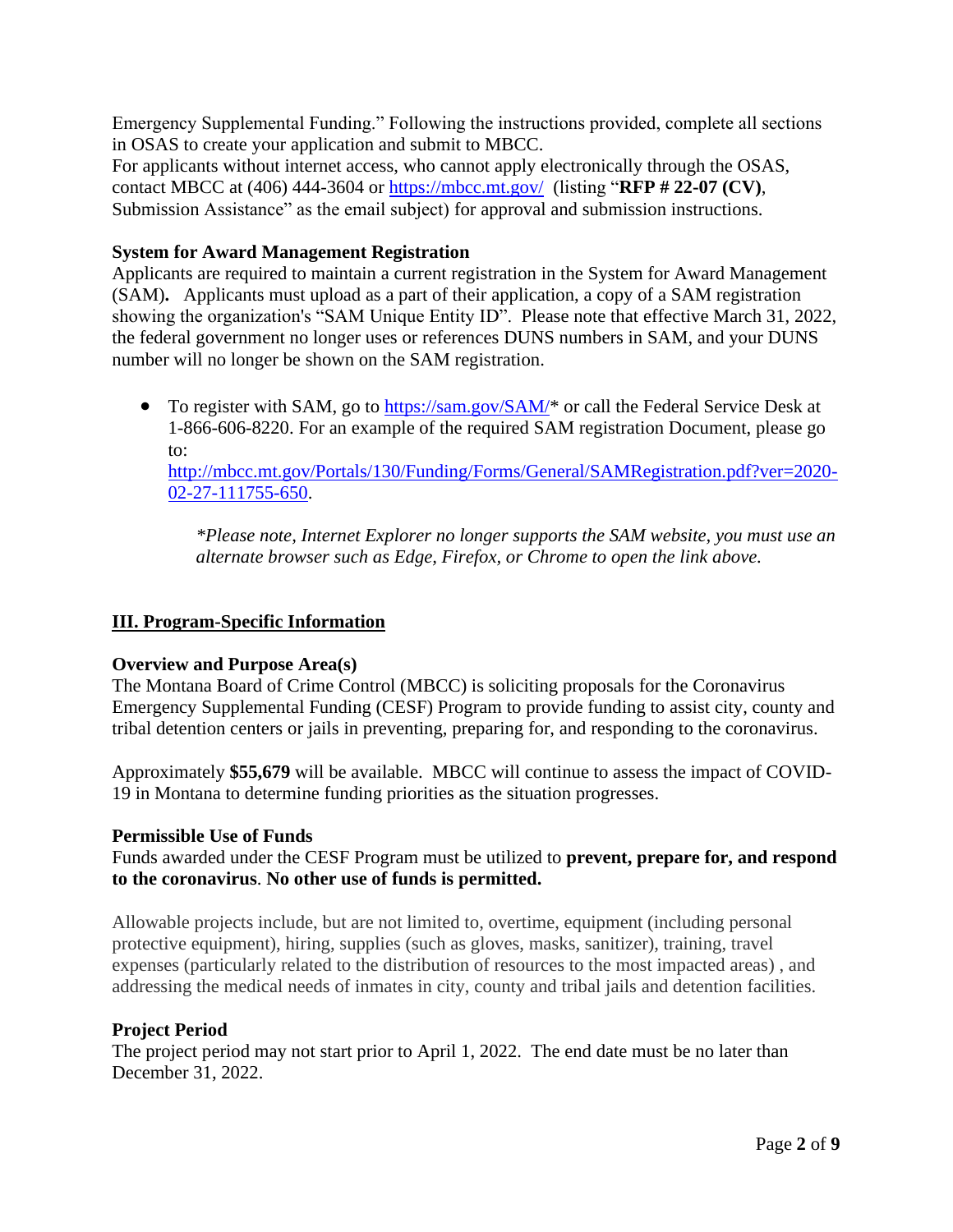The project period must commence on the first day of a calendar month (e.g., April 1, 2022) and must end on the last day of a calendar month (e.g., December 31, 2022).

Funds may not be expended or obligated prior to the beginning of the project period.

#### **Match Requirements**

No match is required under CESF.

#### **Grant Funds Distribution**

All grant funds are provided to subgrantees on a reimbursement basis, with proof of expenses incurred.

#### **Other Coronavirus-Related Funding Sources**

Within the Project Narrative, applicants must disclose and provide a detailed description of all other known sources of Emergency Coronavirus (EC) funding they received, are applying to receive, or have benefitted from. All applicants must complete the Coronavirus Impact Survey and the [CESF Funding Disclosure Form](file://///doaisd7402/BCC$/vol1/share/Coronavirus/FY%202020%20Coronavirus/Solicitation/CESF%20Funding%20Disclosure%20Form.xlsx) as an attachment to the application. Links to these forms are found in "Section 7: Required Documents", below.

#### **IV. Application**

#### **Requirements**

Applications must include all Program and Application Requirements above in addition to the following:

#### **Section 1: Face Page**

The Face Page is automatically generated in the application system and identifies the applicant agency, project director who must be an employee of the applicant agency, project title, project duration and total number of months of federal support for any previous project.

#### **Section 2: Project Budget**

The Project Budget form categorizes requests for Personnel, Contracted Services, Travel and Per Diem, Equipment, and Operating Expenses. Budget requests must be (1) complete, allowable and cost-effective in relation to the proposed activities; and must (2) directly relate to the development, implementation or operation of the specific project.

#### • **Supplanting**

Funds must be used to supplement existing funds for program activities and cannot replace, or supplant, nonfederal funds that have been appropriated for the same purpose.

#### • **Federal Indirect Cost Rate Agreement**

Indirect costs must be requested in accordance with [Uniform Guidance found in 2 C.F.R.](https://www.ecfr.gov/cgi-bin/retrieveECFR?gp=&SID=37ae60df1287ff17af758ce4b07abced&mc=true&n=pt2.1.200&r=PART&ty=HTML#se2.1.200_1414)  [Part 200.414.](https://www.ecfr.gov/cgi-bin/retrieveECFR?gp=&SID=37ae60df1287ff17af758ce4b07abced&mc=true&n=pt2.1.200&r=PART&ty=HTML#se2.1.200_1414) Applicants using a Federally Approved Indirect Cost Rate plan or negotiated indirect cost rate plan, *must* upload a copy of the document. If no document is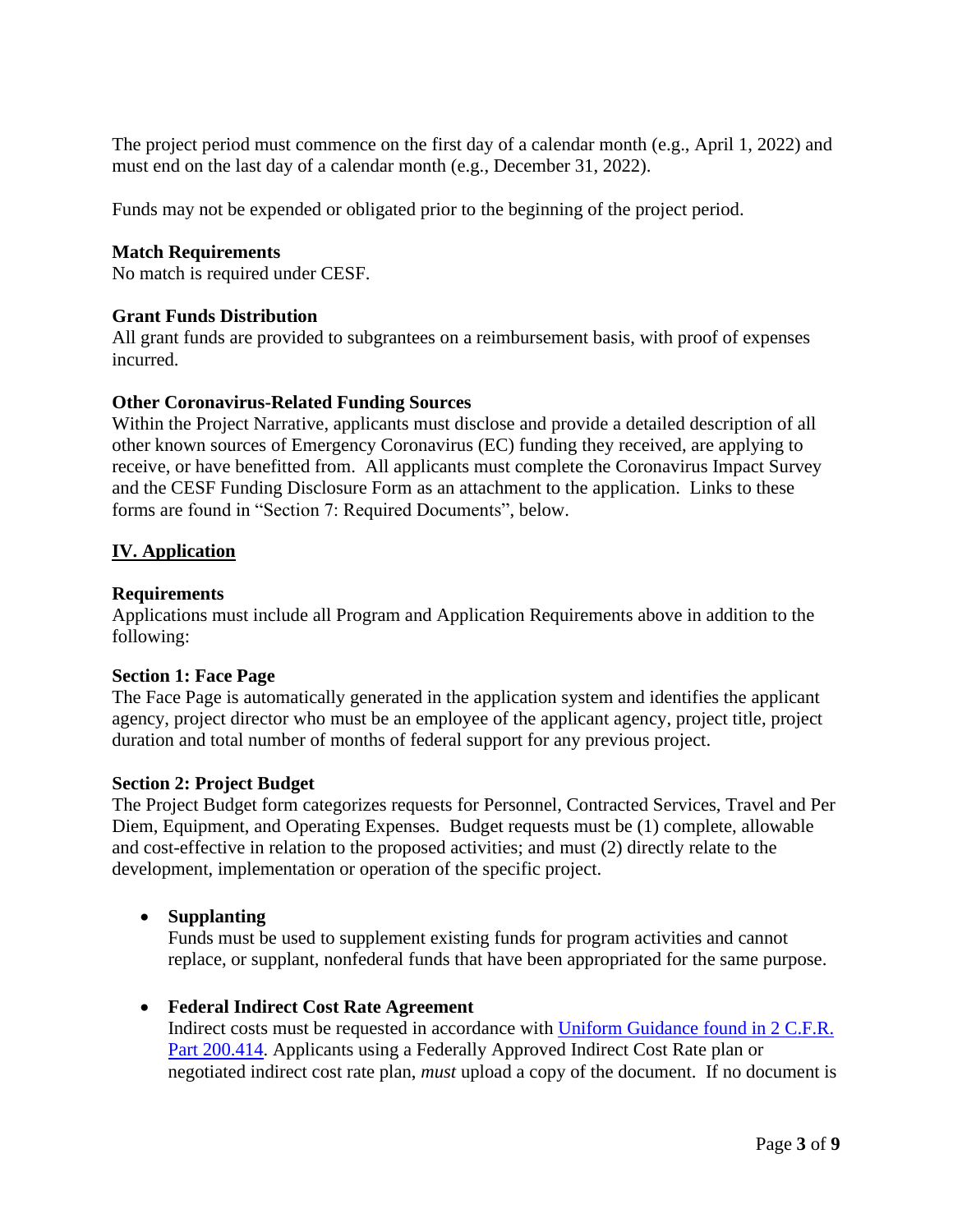provided, indirect costs requests will not be considered. Refer to MBCC policy [B-08](http://mbcc.mt.gov/Portals/130/About/Policies%20and%20Bylaws/B-08%20Indirect%20Costs.pdf?ver=2019-12-17-104051-243)  [Indirect Costs](http://mbcc.mt.gov/Portals/130/About/Policies%20and%20Bylaws/B-08%20Indirect%20Costs.pdf?ver=2019-12-17-104051-243) and [Indirect Cost Information Page](http://mbcc.mt.gov/Portals/130/Funding/Forms/Financial/Indirect%20Costs.pdf?ver=2018-12-04-084240-297) for additional information.

#### **Section 3: Budget Narrative**

The Budget Narrative must:

- fully explain and outline all funding sources for requested personnel positions. Explain if personnel requested are full time or part time positions. Identify if there are other funding sources (see Personnel example below);
- explain and justify all budget items by category;
- explain the relationship between budgeted items and project activities;
- show detailed cost calculations to demonstrate how the applicant arrived at the total amount requested; and

If personnel costs are included in the budget, time and effort reports must be maintained to track actual time worked and must show all funding sources. Reports must be signed/submitted by the employee and certified by a supervisor.

#### *Personnel example:*

Personnel/Salary: Position Title (i.e. Administrative Assistant) – Taylor Smith 1 FTE @ \$15.38/hr. \$31,990.40 MBCC funding = .5 FTE (1040 hrs.) @ \$15.38/hr. = \$15,995.20 Other funding source (County surcharge fees) = .25 FTE (520 hrs.) @  $$15.38/hr. = $7,997.60$ Other funding source (Federal grant) = .25 FTE (520 hrs.)  $\omega$  \$15.38/hr. = \$7,997.60 Grand Total =  $$31,990.40$ 

*The Montana Department of Labor & Industry announces that the Unemployment Insurance (UI) Taxable Wage Base for 2020 will be \$34,100. The SUTA rate used in this example is for illustration purposes only.* 

Fringe Benefits: Position Title (i.e. Administrative Assistant) – Taylor Smith

Benefits are based on current payroll costs for a full-time position.

| FICA (Social Security & Medicare) | \$31,990.40 x 7.65%  | \$2,447 |
|-----------------------------------|----------------------|---------|
| Worker's Compensation             | \$31,990.40 x .8%    | \$256   |
| $FUTA$ – on first \$7,000/yr.     | $$7,000 \times .6\%$ | 42      |
| $SUTA$ – on first \$34,100/yr.    | \$31,990.40 x .5%    | \$160   |
| Retirement                        | \$31,990.40 x 8.17%  | \$2,614 |
| <b>Health Insurance</b>           | \$31,990.40 x 7.7%   | \$2,463 |
| <b>Total Fringe Benefits</b>      |                      | \$7,982 |

MBCC funding =  $$7,982 \text{ x } .5 = $3,991.00$ 

Other funding source (County surcharge fees) =  $$7,982$  x  $.25 = $1,995.50$ Other funding source (Federal grant) =  $$7,982 \text{ x} \cdot .25 = $1,995.50$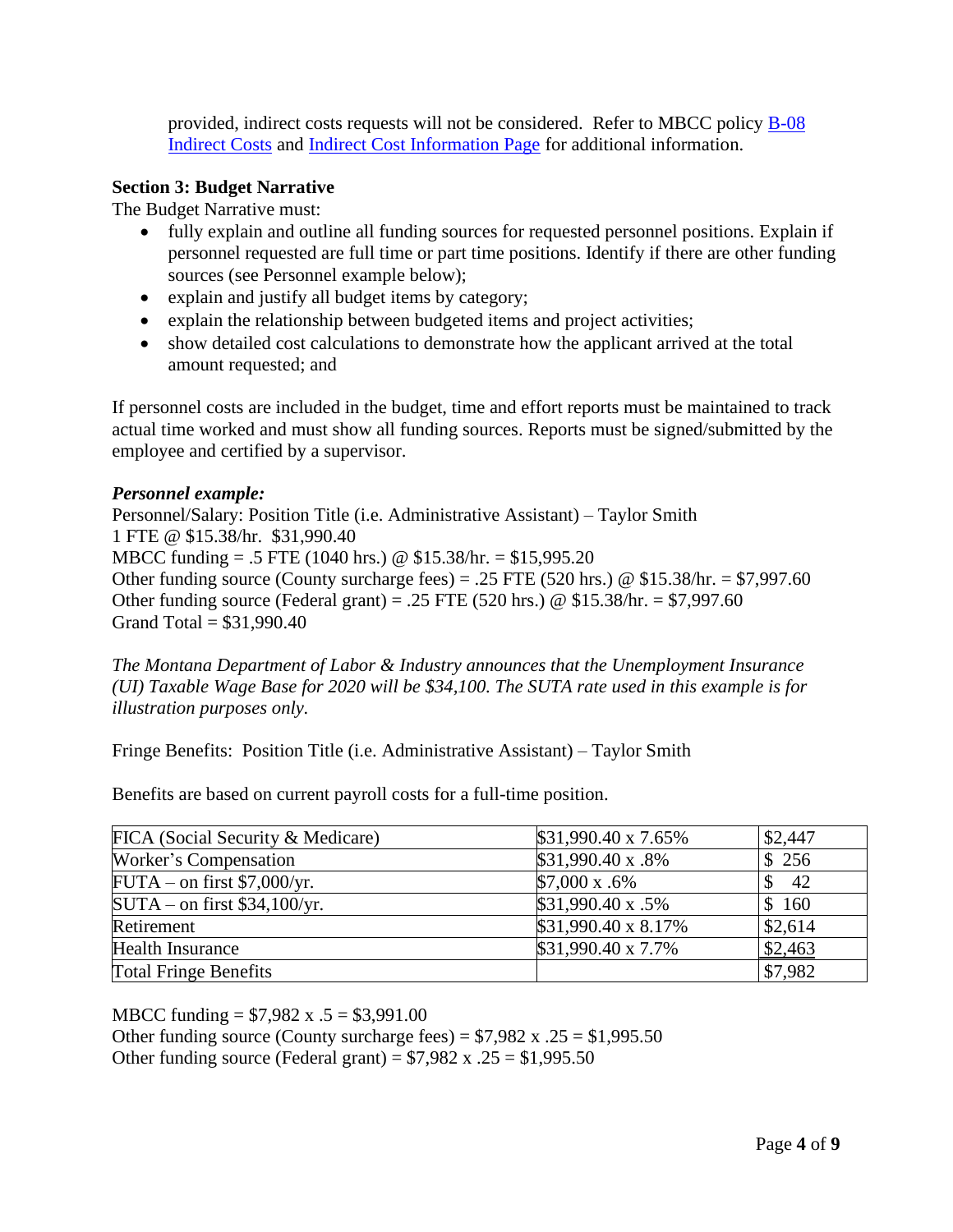#### **Section 4: Project Narrative**

The Project Narrative includes a detailed description of the purpose, needs, goal(s), objectives, implementation, and collaboration for the proposed project. The Project Narrative must be written in a 12-point font, double-spaced and kept to a maximum of 8 pages. Material required under the Budget Narrative, Executive Summary, and Other Required Documents sections will not count toward the Project Narrative page count.

The Project Narrative *must* contain the following elements:

#### • *Executive Summary*

Summarize the purpose of the planned project. Identify activities and outcomes to be achieved. This section should be limited to two (2) double-spaced pages

• *Needs Statement*

Identify the problem(s) to be addressed and validate the need for the proposed program and services. If data is used, it must be relevant and less than 5 years old.

• *Goal(s)*

Provide a broad statement that conveys the intent to change, reduce or eliminate the described problem. Outline the specific goal(s) of the proposed project. The goal(s) must be clearly defined, dynamic, realistic and attainable.

#### • *Objectives*

Identify the specific milestones aimed at achieving the proposed project goal(s). Objectives should be directly related to the goal(s). Objectives *must***:**

- o Start with the word 'To' and an action verb (for example: to provide, to establish);
- o State the date when the milestone will be reached; and
- o Be specific, measurable, achievable, realistic and time bound.

A minimum of three (3) and a maximum of five (5) objectives are required.

#### *Objectives example:*

"To work directly with law enforcement to improve victim services" **is not a measurable or appropriate objective.**

"To hold 12 monthly meetings with law enforcement to discuss ways to improve victim services during the project period" **is a measurable and appropriate objective.**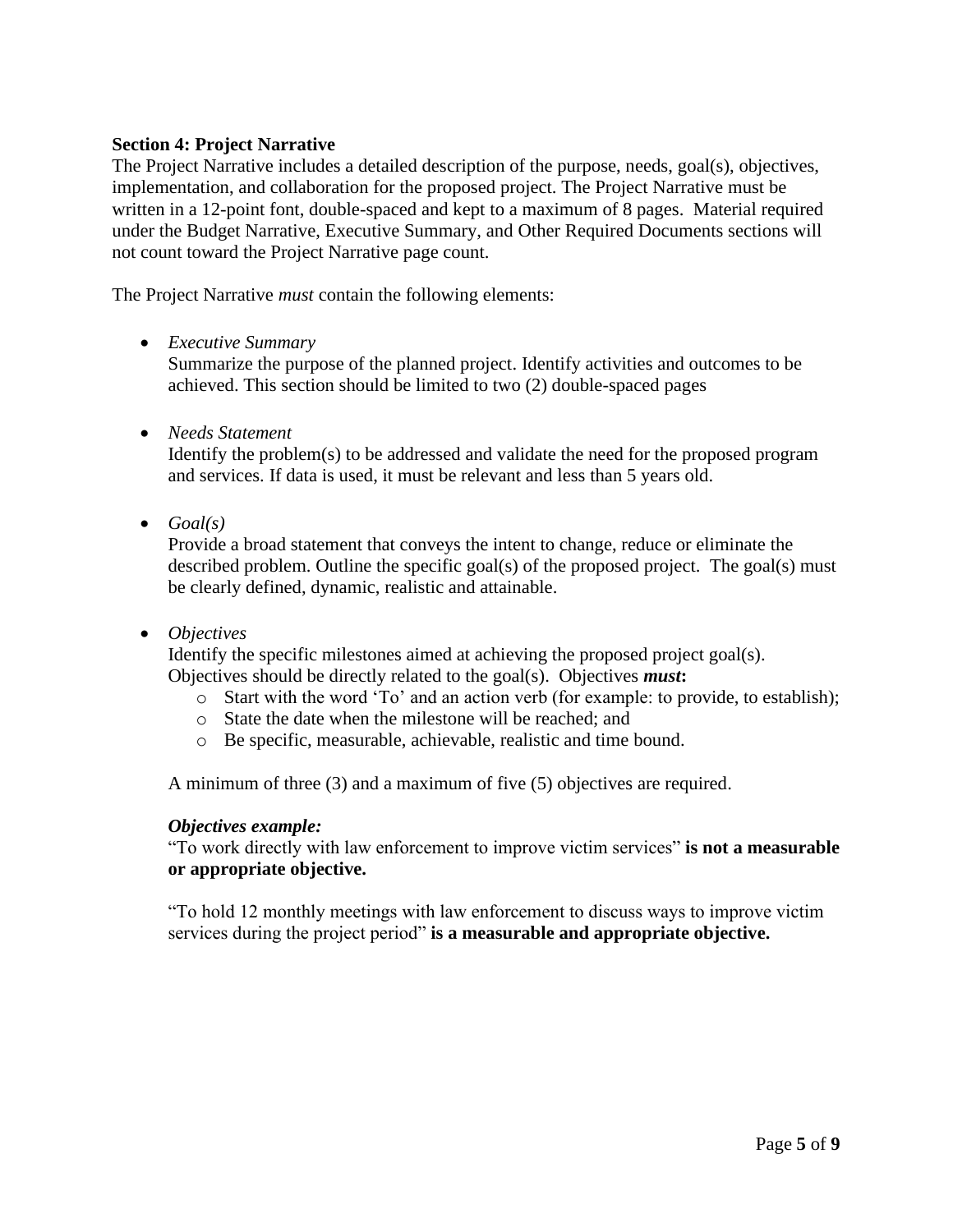## • *Implementation Plan*

Include a complete Implementation Plan with objectives, specific action steps, responsible person(s), timelines, resources needed and projected costs.

| Goal               | Significantly reduce the achievement gap across specified student subgroups. |                    |                 |                  |                          |
|--------------------|------------------------------------------------------------------------------|--------------------|-----------------|------------------|--------------------------|
| Objective          | To provide mentors for at-risk students during the project period to reach a |                    |                 |                  |                          |
|                    | mentor student ratio of 1:10.                                                |                    |                 |                  |                          |
| Activity /         |                                                                              | <b>Responsible</b> | <b>Timeline</b> | <b>Resources</b> | <b>Projected Costs</b>   |
| <b>Action Step</b> |                                                                              | Person(s)          |                 | <b>Needed</b>    |                          |
| Develop            |                                                                              | Program            | Quarter 1       | 10 Staff Hours   | $\bullet$ \$500 to print |
| program referral   |                                                                              | Manager and        |                 | Total to develop | referral forms           |
| process and        |                                                                              | School             |                 | referral process | (paid by grant)          |
| referral form for  |                                                                              | Counselor          |                 | and create       | $\bullet$ \$200 for      |
| at risk students   |                                                                              |                    |                 | referral form    | Program Manager          |
| to be matched      |                                                                              |                    |                 |                  | to develop referral      |
| with a mentor.     |                                                                              |                    |                 |                  | process and form         |
|                    |                                                                              |                    |                 |                  | (paid by grant)          |
|                    |                                                                              |                    |                 |                  | • \$220 for School       |
|                    |                                                                              |                    |                 |                  | Counselor to             |
|                    |                                                                              |                    |                 |                  | develop referral         |
|                    |                                                                              |                    |                 |                  | process and form         |
|                    |                                                                              |                    |                 |                  | (paid by school          |
|                    |                                                                              |                    |                 |                  | district)                |
| Activity /         |                                                                              | <b>Responsible</b> | <b>Timeline</b> | <b>Resources</b> | <b>Projected Costs</b>   |
| <b>Action Step</b> |                                                                              | Person(s)          |                 | <b>Needed</b>    |                          |
| Identify students  |                                                                              | Program            | Ongoing         | 10 Staff Hours   | • $$10,400$ for          |
| for Mentoring      |                                                                              | Manager and        | throughout      | Weekly to        | Program Manager          |
| Program            |                                                                              | School             | life of         | Review, Discuss, | per year to Identify     |
| through self and   |                                                                              | Counselor          | project         | and Admit        | students (paid by        |
| staff referrals.   |                                                                              |                    | (Quarters 1,    | Students to      | grant)                   |
|                    |                                                                              |                    | 2, 3, and 4     | Program (5       | • $$10,400$ for          |
|                    |                                                                              |                    |                 | hours each for   | <b>School Counselor</b>  |
|                    |                                                                              |                    |                 | Program          | per year to Identify     |
|                    |                                                                              |                    |                 | Manager and      | students (paid by        |
|                    |                                                                              |                    |                 | School           | school district)         |

### *Implementation Plan example:*

### • *Collaboration*

Applicants that demonstrate and describe a collaborative approach in program development and execution will be given priority for funding.

Counselor)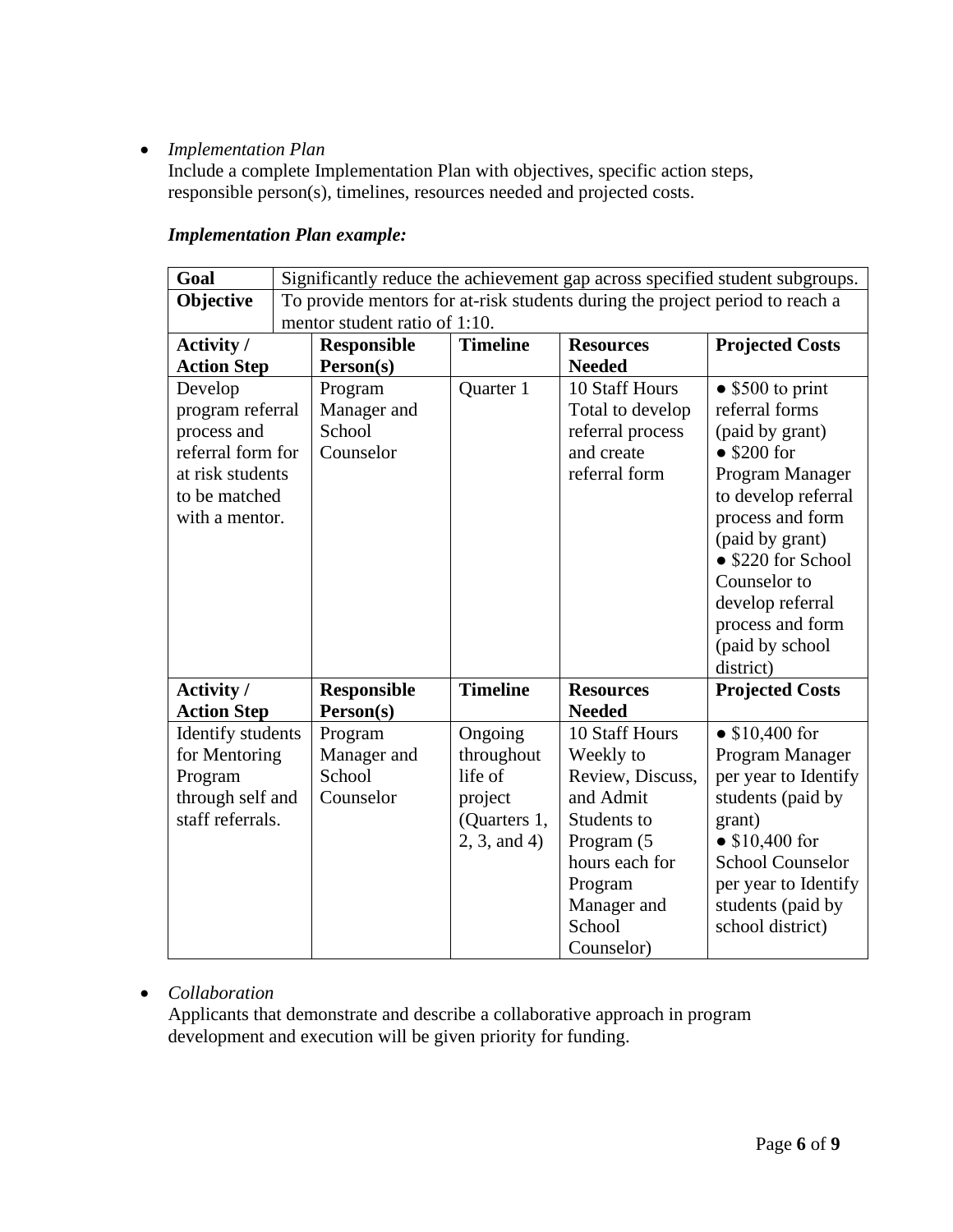#### **Section 5: Special Assurances and Conditions**

The online subgrant application contains a list of Special Assurances and Conditions that are part of the contract between MBCC and the subgrantee upon award. The Signature Page of the application binds the applicant to the Special Assurances and Conditions.

#### **Section 6: Signature Page**

The application requires original signatures of an Official Budget Representative, Project Director and Financial Officer. The Signature Page, *with original signatures,* must be scanned and uploaded into the OSAS in Section 7. Electronic and stamped signatures are not acceptable. No single person can sign as both the Official Budget Representative and Project Director. The Official Budget Representative must be a person with budget-setting authority, generally a mayor, chairperson, or department director. The Project Director must be an employee of the applicant agency.

#### **Section 7: Required Documents**

Do not submit documents other than those specified in this solicitation. Any materials submitted as part of an application may be released pursuant to a request under the Freedom of Information Act.

#### **Documents required under this RFP, that must be uploaded into the OSAS include:**

- **Budget Narrative**
- **Project Narrative**
- **Signature Page**, with original signatures from all parties listed in Section 6 (stamped or electronic signatures are not acceptable)
- A copy of the current, active **SAM registration**, showing current **DUNS number [\(example\)](http://mbcc.mt.gov/Portals/130/Funding/Forms/General/SAMRegistration.pdf?ver=2020-02-27-111755-650.).**
- **[Accounting System and Financial Capability Questionnaire](http://mbcc.mt.gov/Portals/130/Funding/Forms/Financial/FinCapability.docx?ver=2020-11-17-120136-737)** Federal regulations require applicants to establish and maintain proper accounting systems and financial records to include policies and procedures. Use the link provided to access the form.
- **[CESF Funding Disclosure Form](http://mbcc.mt.gov/Portals/130/Funding/Forms/Financial/CESF%20Funding%20Disclosure%20Form.xlsx?ver=2020-04-24-120824-907)**
- **[Coronavirus Impact Survey](https://forms.office.com/Pages/ResponsePage.aspx?id=mEypBw_zu0q9ftY_hyDcAtQXeDppLr9DibBCkNAznmVURUJQVEdHTks3S0xYNzI4UTY0OE9CNE5WVi4u)** A completed copy of the Coronavirus Impact Survey must be uploaded as a component of the application. Upon completion of the survey, you will be emailed a copy of your survey responses.
- **Position descriptions** for all personnel in the requested budget.
- **Federal Indirect Cost Rate Agreement** (if applicable)

Applicant using a Federally Approved Indirect Cost Rate plan or negotiated indirect cost rate plan, must upload a copy of the document. If no document is provided, indirect costs requests will not be considered.

Applicants having questions or requiring clarification or interpretation of any section within this RFP must address these issues via the MBCC website. Questions shall be submitted using the online MBCC RFP Question and Answer Request form found at

[http://mbcc.mt.gov/Funding/Grant-Offerings,](http://mbcc.mt.gov/Funding/Grant-Offerings) under **# 21-07 (CV)**. Clear reference to the section, page and item in question must be included in the request.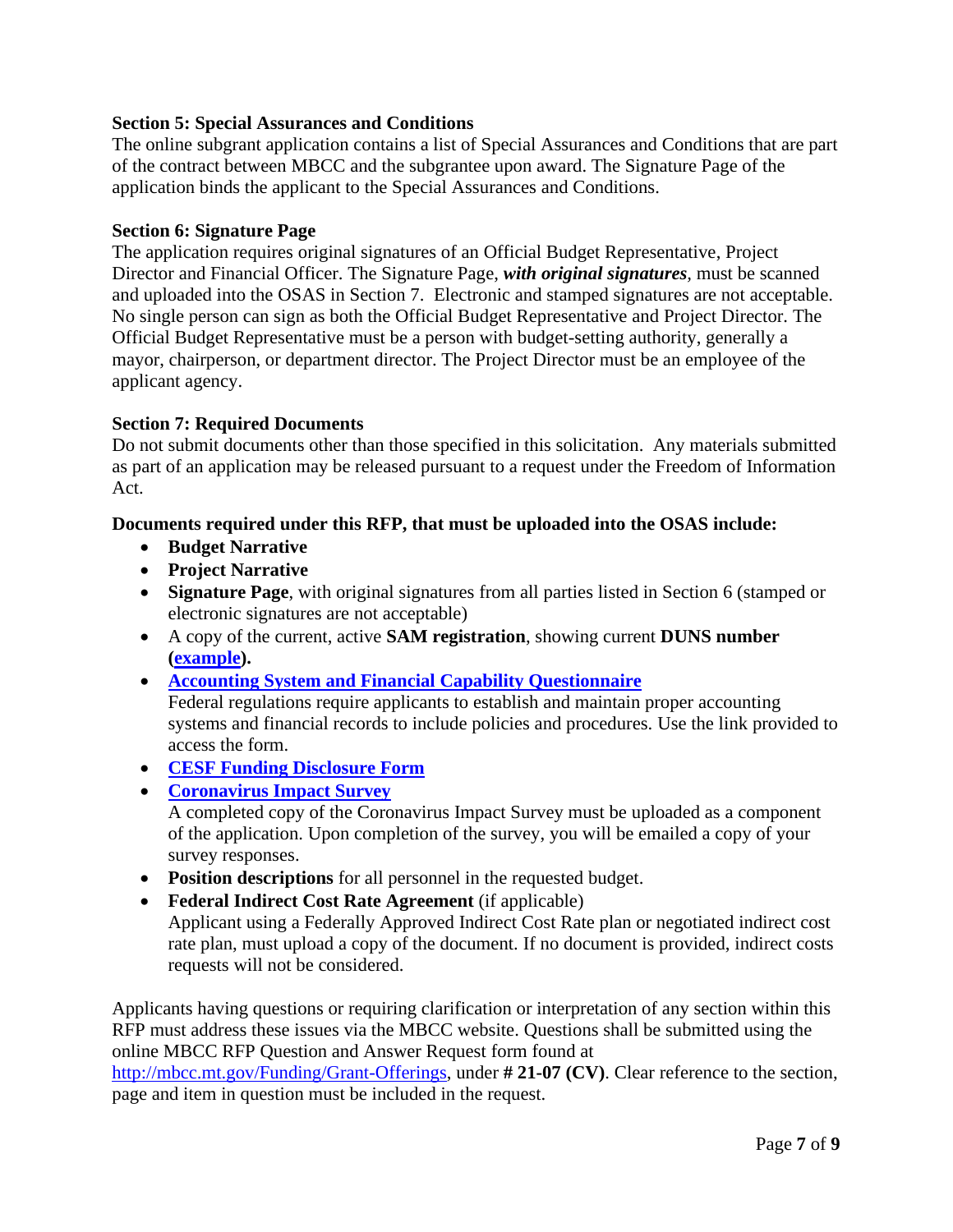Written responses to all questions will be posted on the MBCC website as soon as possible, under **#21-07 (CV) RFP Question and Answer Request**. Applicants should consult the RFP Question and Answer Requests prior to posting a question to avoid duplication and prior to submitting an application to avoid missing potentially assistive material. Any other form of interpretation of this RFP will not be binding upon MBCC.

### **Crime Statistics**

For assistance in accessing MTIBRS or for technical assistance regarding crime statistics, applicants should request information at <https://mbcc.mt.gov/Data/CIM-Data-Request> *at least five business days before the RFP deadline.* In the field labeled "Other," please provide the RFP number and name of the grant you are applying for.

## **V. Limitations and Fund Use**

All MBCC grant funds are governed by the Department of Justice grant program's legislation, statutes and regulations and the [Uniform Guidance found in 2 C.F.R. 200](https://www.ecfr.gov/cgi-bin/retrieveECFR?gp=&SID=870db2718d81511f58f280c0fdc0957d&n=pt2.1.200&r=PART&ty=HTML#sp2.1.200.e) of the Office of Management and Budget. In addition to the DOJ, the Office of the Chief Financial Officer provides policy guidance, financial control and support services in the areas of grants, accounting and financial management.

To be allowable under federal awards, costs must meet the following general criteria:

- Be necessary, reasonable, and allocable for proper and efficient performance and administration of the award;
- Be authorized or not prohibited under State, local or tribal laws or regulations;
- Conform to any limitations or exclusions set forth in the Uniform Guidance or other governing regulations as to types or amounts of cost items;
- Be consistent with policies, regulations and procedures that apply uniformly to both federal awards and other activities of the organization;
- Be accorded consistent treatment (a cost may not be assigned to a federal award as a direct cost if any other cost incurred for the same purpose in a like circumstance has been allocated to the federal award as an indirect cost);
- Be determined in accordance with generally accepted accounting principles;
- Not be included as a cost or used to meet cost sharing or matching requirements of any other federal award in either the current or a prior period, except as specifically provided by federal law or regulation; and
- Be adequately documented.

For specific information regarding allowable or unallowable costs, refer to the Uniform [Guidance found in 2 C.F.R. 200.](https://www.ecfr.gov/cgi-bin/retrieveECFR?gp=&SID=870db2718d81511f58f280c0fdc0957d&n=pt2.1.200&r=PART&ty=HTML#sp2.1.200.e) For Montana-specific regulations, refer to the [Montana](http://mom.mt.gov/default.mcpx)  [Operations Manual.](http://mom.mt.gov/default.mcpx) 

### **VI. Application Processing and Award**

The MBCC Executive Committee will review all applications and make funding recommendations to the MBCC Board of Directors. MBCC will make awards in a timely manner based upon the frequency and number of applications received. MBCC reserves the